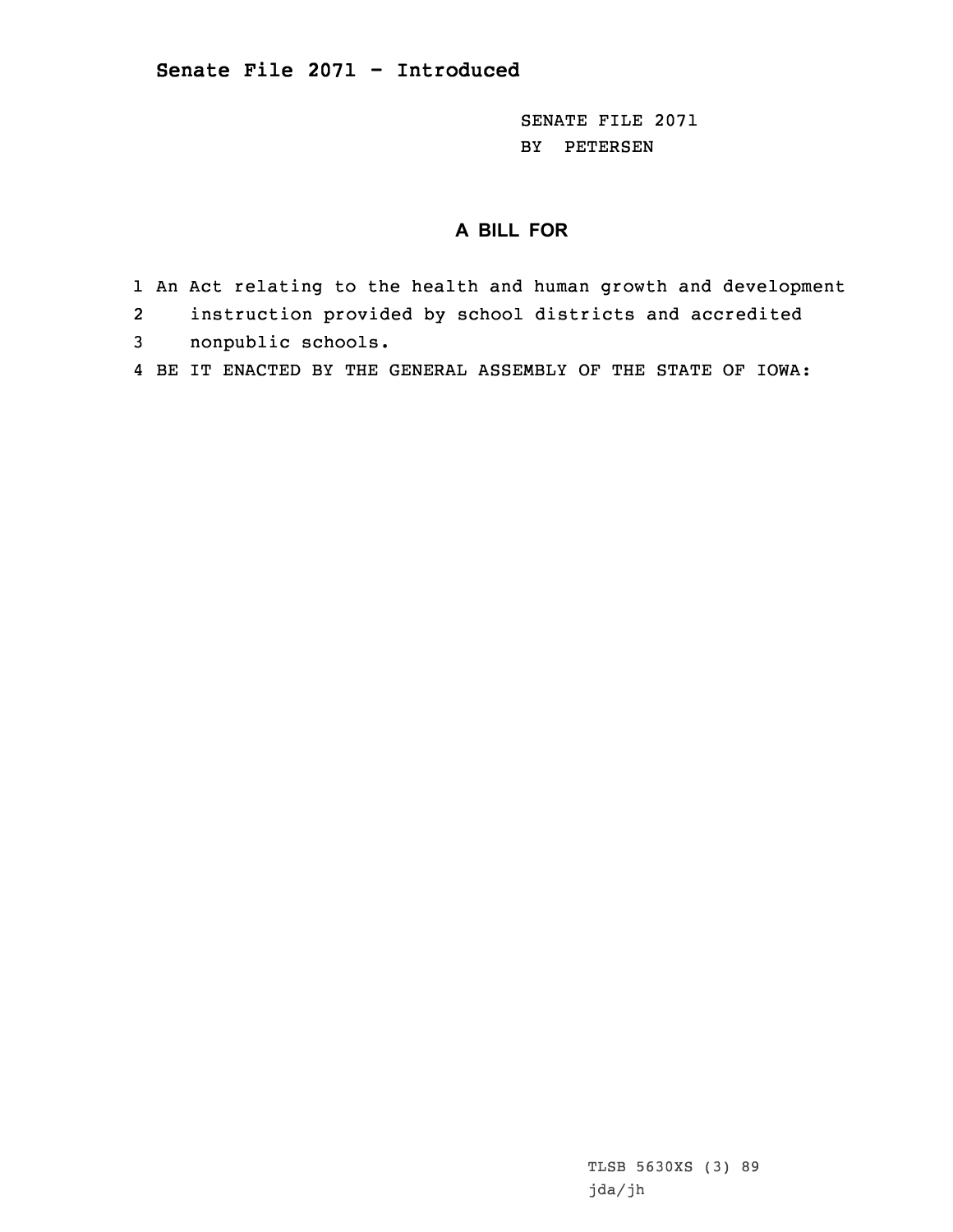1 Section 1. Section 256.11, subsections 2, 3, and 4, Code 2 2022, are amended to read as follows:

 2. The kindergarten program shall include experiences designed to develop healthy emotional and social habits and growth in the language arts and communication skills, as well as <sup>a</sup> capacity for the completion of individual tasks, and protect and increase physical well-being with attention given to experiences relating to the development of life skills and human growth and development. <sup>A</sup> kindergarten teacher shall be licensed to teach in kindergarten. An accredited nonpublic school must meet the requirements of this [subsection](https://www.legis.iowa.gov/docs/code/2022/256.11.pdf) only if the nonpublic school offers <sup>a</sup> kindergarten program. The experiences relating to human growth and development shall include instruction in identifying parts of the body as well as age-appropriate and research-based information regarding the importance of empathy and how to establish and respect physical boundaries. For purposes of this subsection, *"age-appropriate"* and *"research-based"* mean the same as defined in section 279.50. 3. The following areas shall be taught in grades one through six: English-language arts, social studies, mathematics, science, health, age-appropriate and research-based human growth and development, physical education, traffic safety, music, and visual art. Computer science instruction incorporating the standards established under section 256.7, subsection 26, paragraph *"a"*, subparagraph (4), shall be offered in at least one grade level commencing with the school year beginning July 1, 2023. The health curriculum shall include the characteristics of communicable diseases, including acquired immune deficiency syndrome, and shall also include instruction in identifying parts of the body. The human growth and development curriculum shall include age-appropriate and research-based information regarding the importance of empathy and how to establish and respect physical boundaries. The state board as part of accreditation standards shall adopt curriculum definitions for implementing the elementary

-1-

LSB 5630XS (3) 89 jda/jh 1/4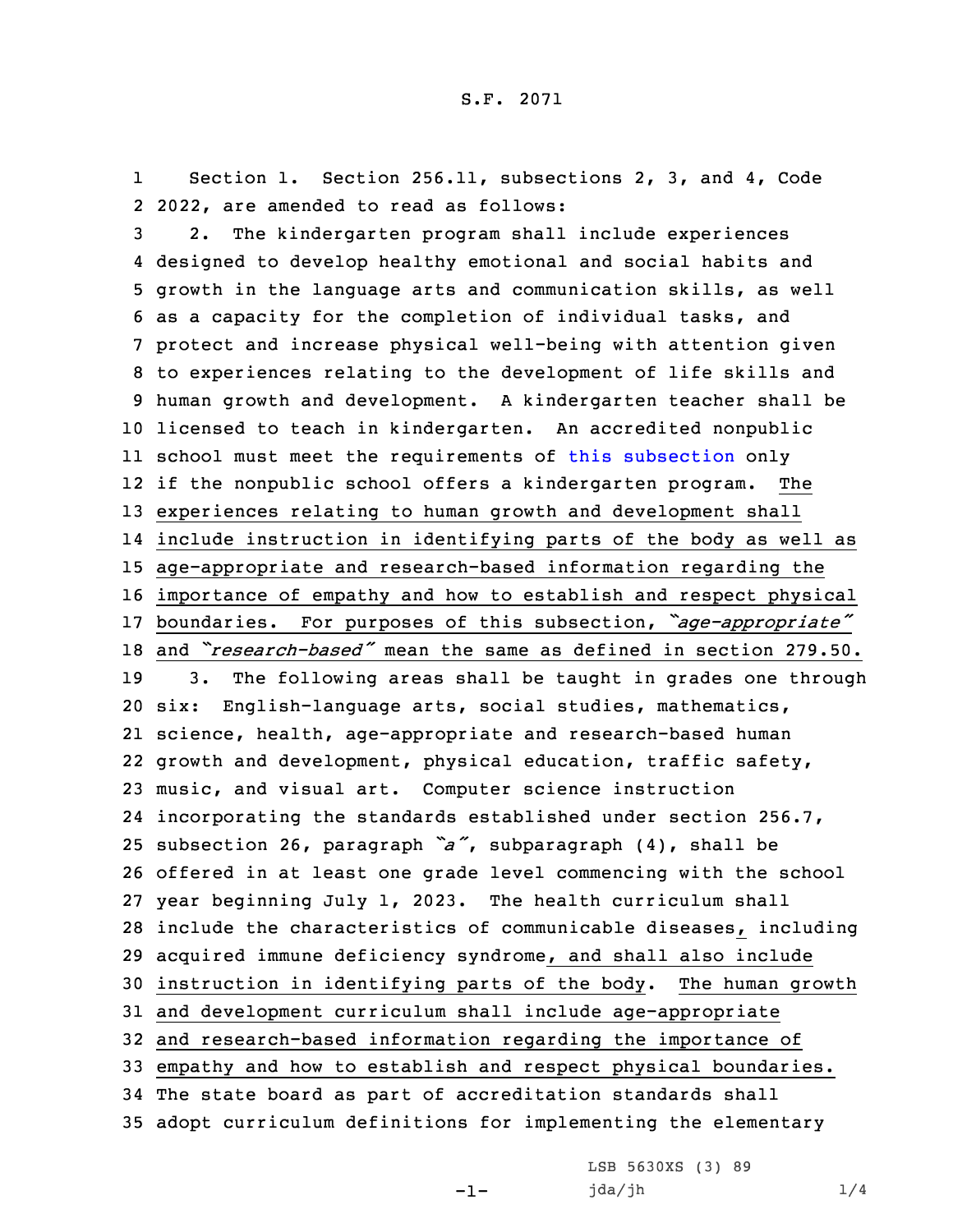1 program. For purposes of this subsection, *"age-appropriate"* and 2 *"research-based"* mean the same as defined in section 279.50.

 4. The following shall be taught in grades seven and eight: English-language arts; social studies; mathematics; science; health; age-appropriate and research-based human growth and development; career exploration and development; physical education; music; and visual art. Computer science instruction incorporating the standards established under section 256.7, subsection 26, paragraph *"a"*, subparagraph (4), shall be offered in at least one grade level commencing with the school year beginning July 1, 2023. Career exploration and development shall be designed so that students are appropriately prepared to create an individual career and academic plan pursuant to section [279.61](https://www.legis.iowa.gov/docs/code/2022/279.61.pdf), incorporate foundational career and technical education concepts aligned with the six career and technical education service areas as defined in [subsection](https://www.legis.iowa.gov/docs/code/2022/256.11.pdf) 5, paragraph *"h"*, and incorporate relevant twenty-first century skills. The health curriculum shall include age-appropriate and research-based information regarding the characteristics of sexually transmitted diseases, including HPV and the availability of <sup>a</sup> vaccine to prevent HPV, and acquired immune deficiency syndrome. The human growth and development curriculum shall include age-appropriate and research-based information regarding how to give proper sexual consent, how to recognize proper sexual consent, how to identify sexually predatory behavior, the characteristics of healthy and unhealthy sexual relationships, and how to prevent sexual assault. The state board as part of accreditation standards shall adopt curriculum definitions for implementing the program in grades seven and eight. However, this subsection shall not apply to the teaching of career exploration and development in nonpublic schools. For purposes of this section [subsection](https://www.legis.iowa.gov/docs/code/2022/256.11.pdf), *"age-appropriate"*, *"HPV"*, and *"research-based"* mean the same as defined in [section](https://www.legis.iowa.gov/docs/code/2022/279.50.pdf) 279.50. Sec. 2. Section 256.11, subsection 5, paragraph j,

 $-2-$ 

LSB 5630XS (3) 89 jda/jh 2/4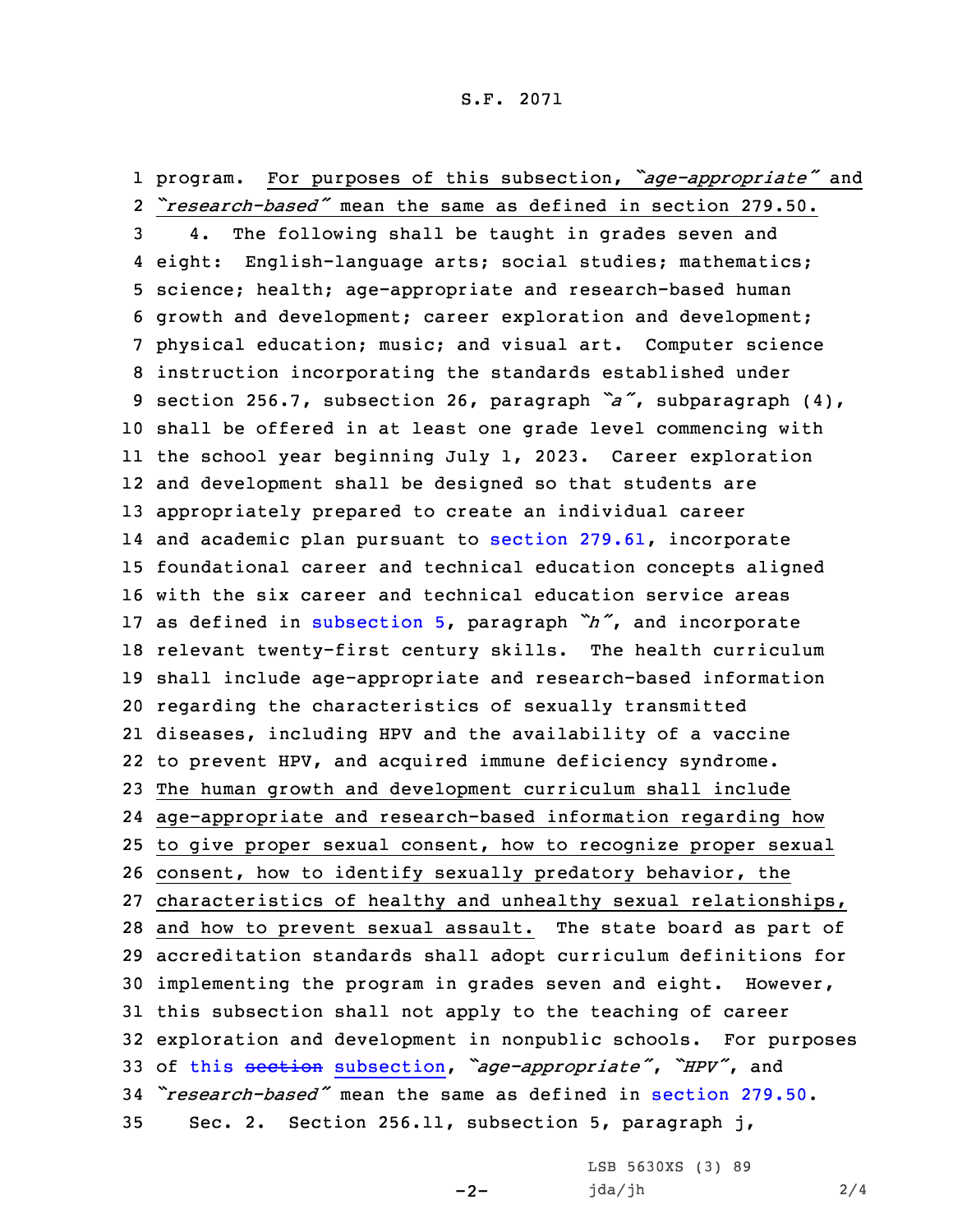subparagraph (1), Code 2022, is amended to read as follows: 2 (1) One unit of health education which shall include personal health; food and nutrition; environmental health; safety and survival skills; consumer health; family life; age-appropriate and research-based human growth and development; substance abuse and nonuse; emotional and social health; health resources; and prevention and control of disease, including age-appropriate and research-based information regarding sexually transmitted diseases, including HPV and the availability of <sup>a</sup> vaccine to prevent HPV, and acquired immune deficiency syndrome. The one unit of health education shall also include age-appropriate and research-based information regarding how to give proper sexual consent, how to recognize proper sexual consent, how to identify sexually predatory behavior, the characteristics of healthy and unhealthy sexual relationships, and how to prevent sexual assault. For purposes of this subparagraph, *"age-appropriate"* and *"research-based"* mean the same as defined in section 279.50. EXPLANATION

20 **The inclusion of this explanation does not constitute agreement with** 21**the explanation's substance by the members of the general assembly.**

22 This bill relates to the health and human growth and 23 development instruction provided by school districts and 24 accredited nonpublic schools.

 The bill requires that the curriculum taught in kindergarten and grades one through six in school districts and accredited nonpublic schools include instruction in identifying parts of the body. The bill also requires that the curriculum taught in kindergarten and grades one through six in school districts and accredited nonpublic schools include age-appropriate and research-based information regarding the importance of empathy and how to establish and respect physical boundaries.

33 The bill requires that the human growth and development 34 curriculum taught in grades 7 and 8 and the health curriculum 35 taught in grades 9 through 12 in school districts and

 $-3-$ 

LSB 5630XS (3) 89 jda/jh 3/4